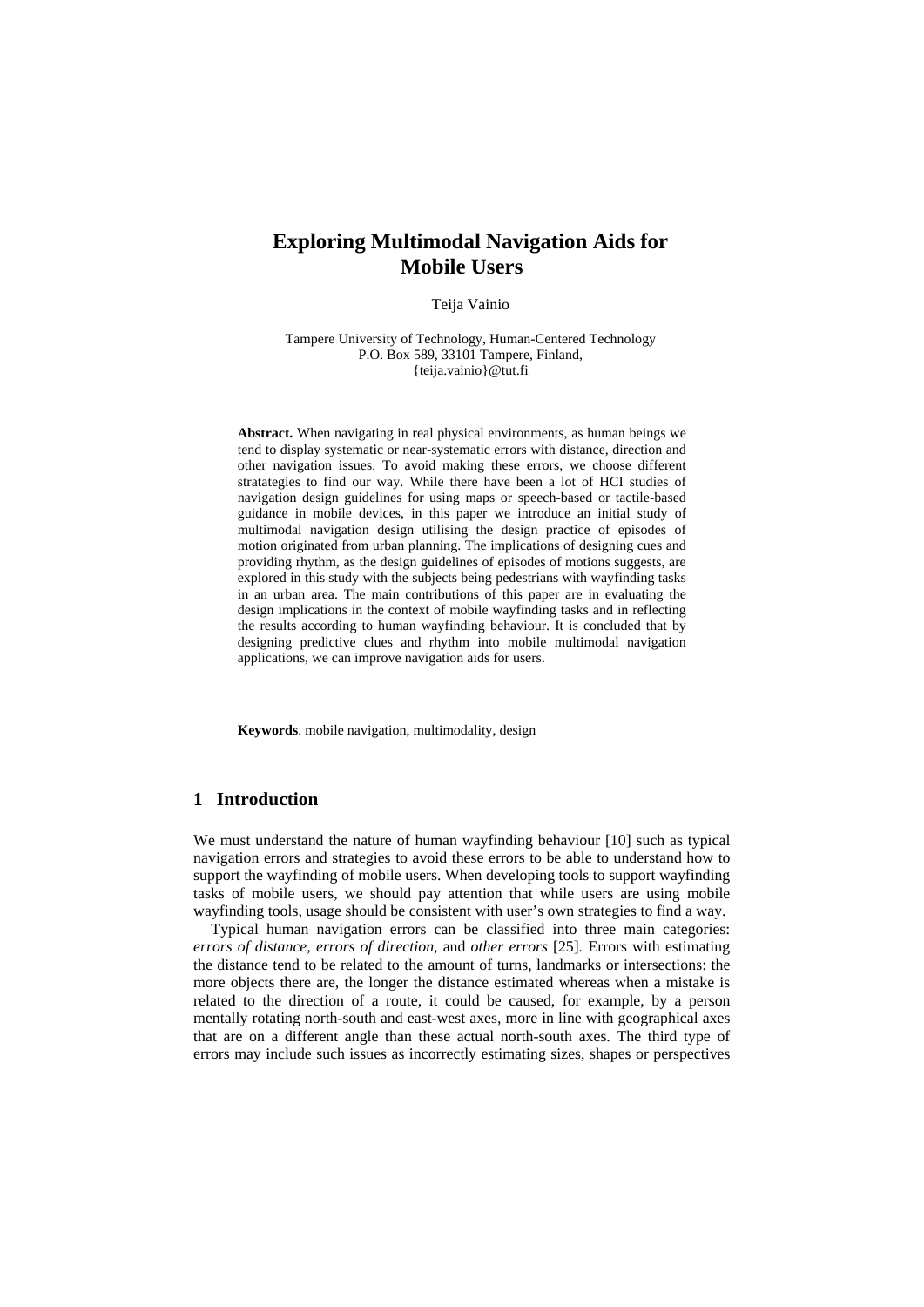[25]. It is argued here that when developing novel navigation aids, the primary focus should be on supporting users to solve typical navigation errors.

To avoid making different kinds of navigation errors, we as human beings tend to choose different types of strategies to finding our way in a real environment. Some people tend to favour a *route strategy*, i.e., they focus upon specific instructions on how to get from one place to another, whereas some find their way with an *orientation strategy,* i.e., monitoring their own position relative to reference points in the environment [14]. In recent studies related to navigation performance and wayfinding strategies it has been shown, for example, that the directions provided influence the efficiency of navigation, and the gender of the navigator is also influential [16]. Therefore, to be able to support users to avoid or to solve typical navigation errors and to develop useful navigation aids, one must understand what kind of strategies users have when making decisions how to find their way and how do gender and mode of given instructions have an effect on navigation tasks .

 Although people still quite often solve their wayfinding tasks while they are on the move, either with maps printed on paper or displayed on the screen of a mobile navigation device, i.e., with a visual modality, the focus of navigation HCI research has also turned towards other human modalities, such as audio modality [2], [13] or tactile modality [3], [9]. These multimodal aids convey information through nonspeech audio [10] or thematic maps [30], [32] or give feedback to visually impaired users [9] regarding how to navigate. Nonetheless, designing multimodal applications has its own challenges due to a fact that multimodal interaction occurs not only as a one-way or one-level interaction.

One key design challenge is to distinguish between when users are and are not interacting multimodally. When the focus is upon one modality at a time, it is called *unimodality* instead of *multimodality.* Furthermore, when users are interacting multimodally, recent studies have shown that users have different patterns, i.e., they interact *simultaneously* or they integrate their interaction *sequentially* [23]. However, very few studies have explored the design issues of multimodal navigation aids for mobile users by reflecting the design through typical human wayfinding behaviour such as wayfinding strategies. Hence, in order to be able to design multimodal navigation aids, one should understand the possible impacts of these factors.

It is argued here that there is no sense in designing only navigation aids based on conventional maps, see e.g. [26], and therefore more novel practices should be explored when designing navigation aids. We suggested that one possibility that can be examined is utilise design practices originating from urban planning. For several centuries, designers, urban planners and architects have developed aids for individuals navigating in real physical environments whereas, mobile HCI practitioners and researchers have studied how to support navigation with mobile devices and applications for only a few decades. Thus, for HCI professionals there are many possibilities in exploring existing design guidelines originally developed for urban planners to then support users to navigate better. Whilst there have been a lot of studies of navigation design guidelines based on Kevin Lynch's imageability [17], in this paper we propose an initial study of navigation design guidelines utilising the theory of designing *episodes of motion* [27].

Thus, this study investigates the relationships between two of the design principles of episodes of motion, namely the design of *rhythm* and *cues*, and users' wayfinding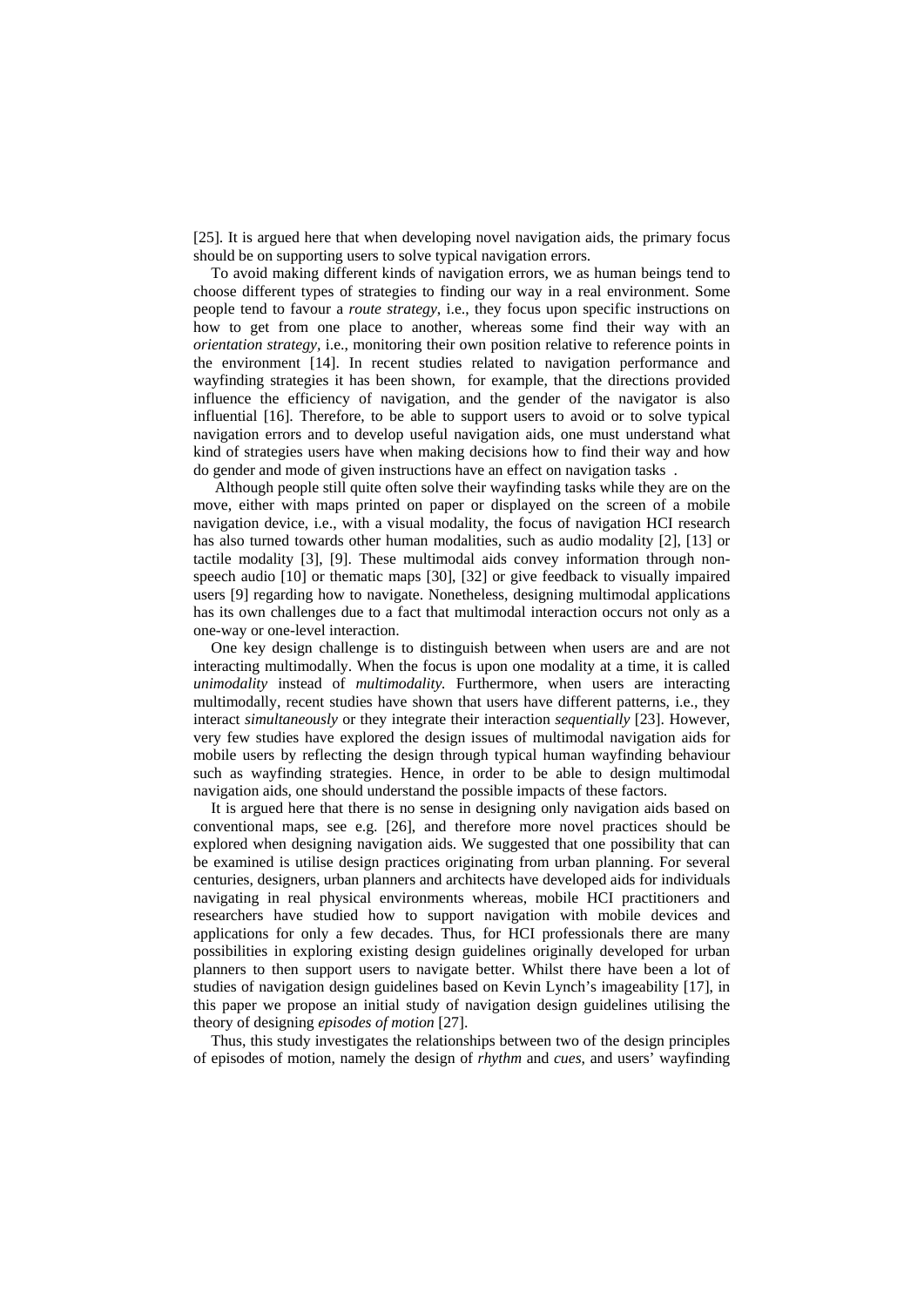strategies within three different modalities: visual, audio and tactile. In this study, we define a cue as a unit of route information provided through the navigation system, not awareness information of others, see e.g. [20] or the environmental cues. A rhythm is defined here as route information that is provided through the navigation system regularly according period of distances.

For HCI practitioners and academics, this study presents a novel multidisciplinary design approach in order to support human navigation. In addition, for developers of mobile navigation applications, the results present an encouraging perspective in order to integrate design practices that take into account the wayfinding task in an urban environment. In addition, practical design concepts of providing cues and presenting rhythm are presented.

This paper is structured as follows. In the following section, we first present a more detailed overview of related multimodal or unimodal navigation research before presenting arguments for combining navigation design issues and urban planning practices in the section 'Designing cues and rhythm to support wayfinding'. Then, we describe the experiment and present the results. Finally, we discuss the findings and conclude the research, outlining our future work on navigation aid design.

## **2 Related work**

When exploring human navigation in a real environment with mobile applications designed to support wayfinding tasks, the focus in recent research seems to be upon issues of context (indoor, outdoor, in-vehicle, pedestrian). The user-related key concepts seem to focus upon the impact of visual ability [9] and the impact of indoor or outdoor navigation [5], as well as whether the navigators are acting as a driver [26] or as a pedestrian [14]. The main findings of non-desktop navigation research are related to interaction design, e.g., [13], [20], context [24] and adaptability, e.g., [1].

However, in mobile contexts, users' internal factors are different and external factors are dynamic and unpredictable. Furthermore, Tamminen et al. [24] argued that in relation to a mobile context, users solve navigation problems with social solutions, both national and within the mobile context, and there are temporal tensions, such as acceleration, declaration, hurrying, normal and waiting. Regarding the user interface, modality selection and interruption management are two of the main issues. [24] In relation to solving temporal tensions, it is argued here that repeating regularly navigation guidance, i.e., according certain rhythm, users are able to update their knowledge en-route.

In research on navigation tools, the tools are typically based on three major modalities: visual, audio or tactile. However, most studies are describing unimodality systems emphasizing either visual, tactile or audion modality. Recent studies related to multimodality in mobile devices have stated that multimodality can enhance the usability of mobile devices and that multimodal interaction can be superior to classical unimodal interaction in complicated tasks [14]. It has been stated also that users have a strong preference for multimodal interaction when they are interacting multimodally for a map-based task [7]. Furthermore, the research of geographic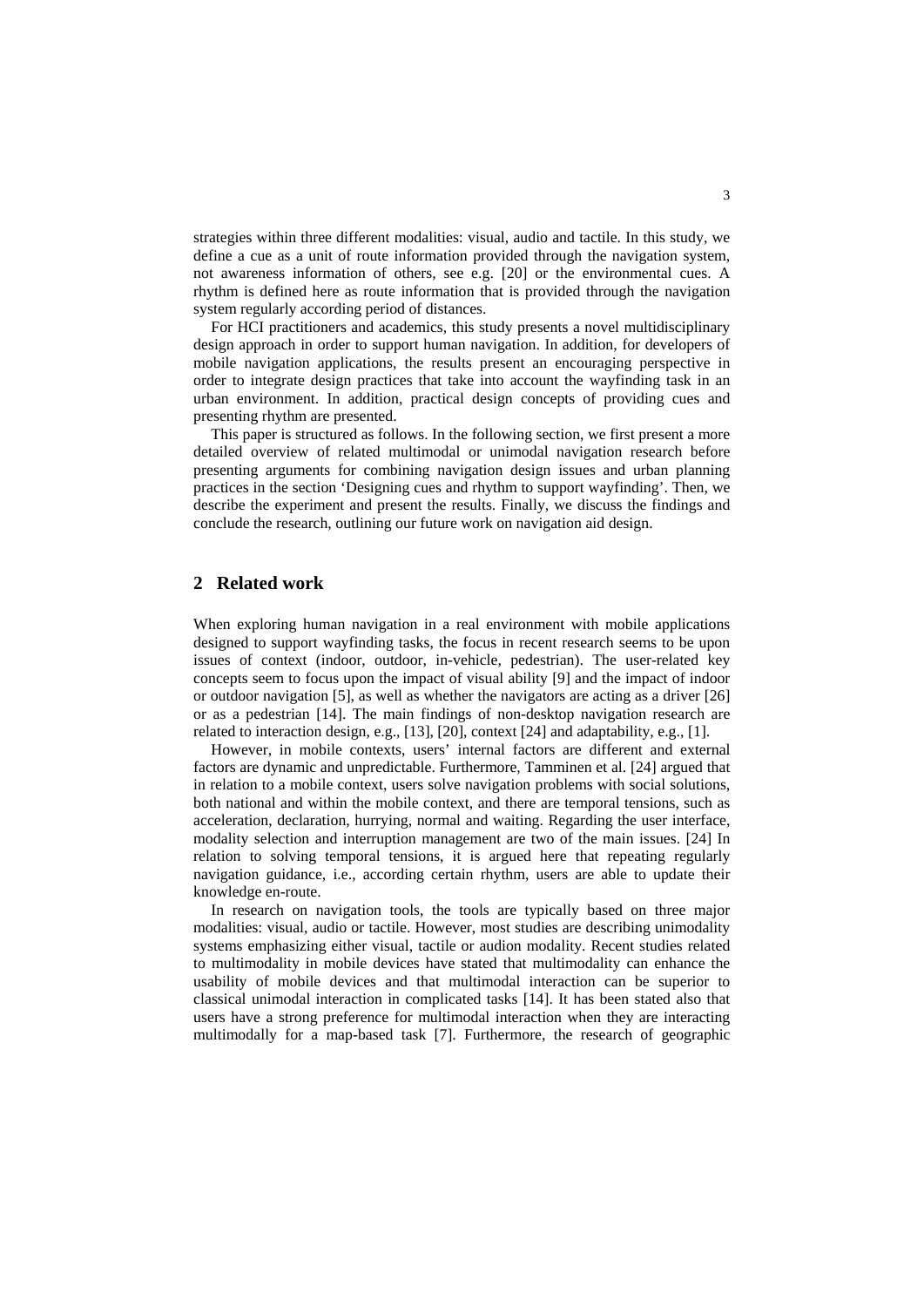information systems (GIS) has their potential in a mobile context, for example, when personalising maps in multimodal mobile GIS [30].

Navigation research on multimodal aids has been focused upon two main streams: unimodal navigation support and characteristics of multimodality in interaction. Hence, very few studies take into account variety of wayfinding strategies, and their impacts on navigation performance. Furthermore, only few studies present design guidelines for mobile multimodal navigation system. This study takes another approach. It is argued here that when we are designing navigation tools to be used in real environments there are lessons to be learnt from other disciplines that have a longer tradition in designing navigation support in physical environments, i.e., urban planning and environmental psychology. Theories and practices of urban planning have been utilised in navigation, but mainly when examining navigation in virtual three-dimensional worlds [6]. Furthermore, it seems that majority of the navigation HCI research is utilizing one particular urban planning practice, i.e., Lynch's imageability [17]. We acknowledged Lynch's excellent ideas that give a solid ground also for designers in the field of navigation HCI research. However, it is argued here that there is no need to have a tunnel vision of urban planning design praxis and thereby HCI researchers and designers should extend their view beyond imageability [17] when exploring multidisciplinary design methods.

# **3 Designing Cues and Rhythm to support wayfinding**

In some well-known urban planning design principles, such as in Lynch's [17] imageability, focusing on the design of a series of places and the design of the user's experience moving in the physical environment are emphasised. In regard to the area of designing the user's experience of moving in the physical environment, Stenros and Aura [27] presented the idea of designing *episodes of motion*. Concerning the experience of moving from one place to another, Stenros and Aura [27] presented the following principles for designing episodes of motion:

- Design routes so that they can be recognised as *part of the entire larger system*, e.g., as part of a city.
- Indicate with some kinds of *clues* how the route is going to continue after the episode.
- Design *variation* within a single episode to make the episode interesting.
- Design a *rhythm* in an episode to make it easy for users to perceive the environment
- Design *open views and spaces* in a route to support the user in better visualising the overall spaces.

Regarding the design principles of episodes of motion, providing cues and designing rhythm were chosen for deeper analysis in this study. These design principles are reflected through three modalities, i.e., visual, audio and tactile modalities in the wayfinding tasks of mobile pedestrians.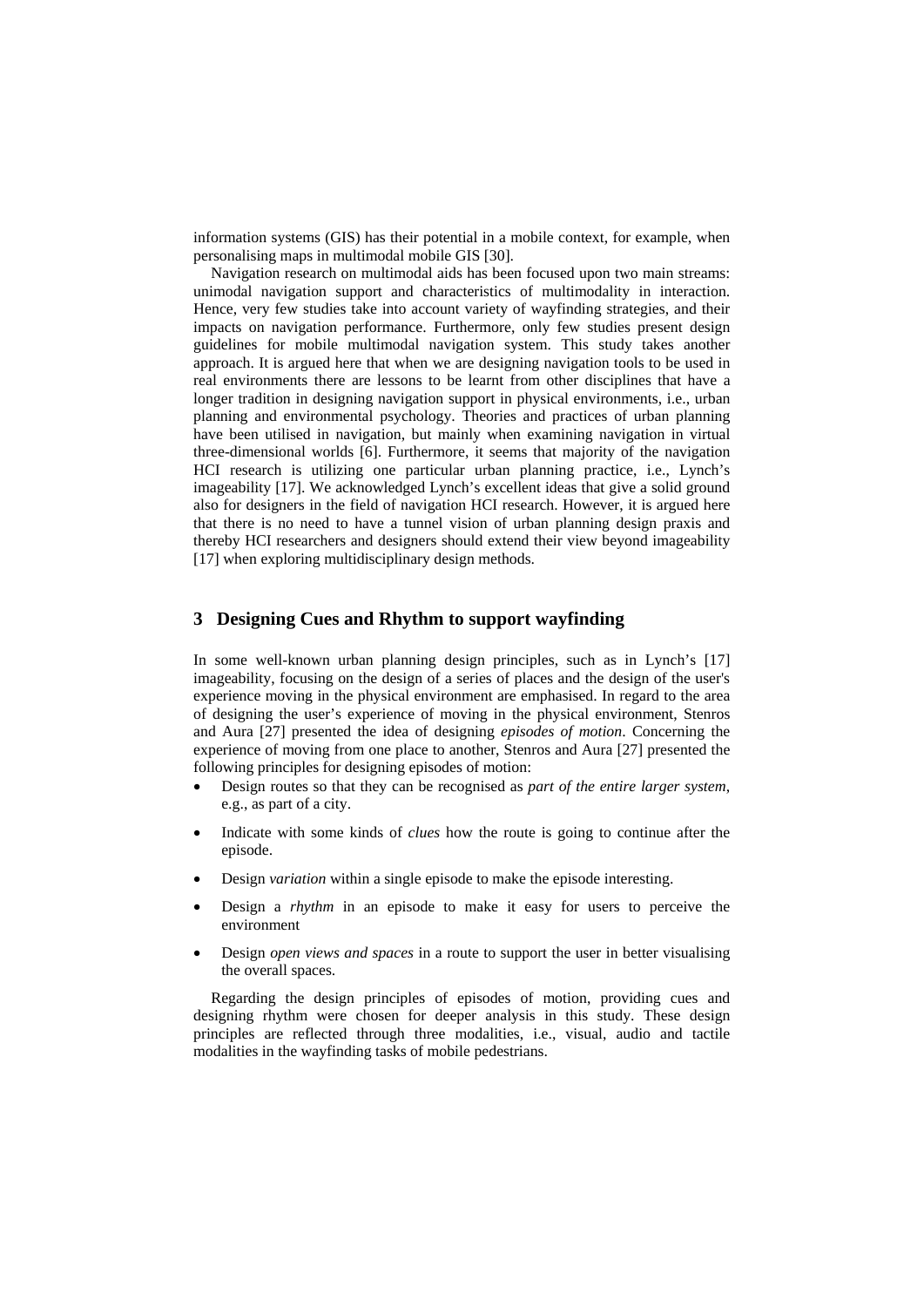In this study, it was predicted that people reporting greater preference for a particular modality of guidance would be more efficient navigators. Moreover, people reporting greater preference for a route strategy would be more efficient navigators with guidance according regular rhythm. Finally, it was expected that wayfinding efficiency would vary as a function of the modality of navigation support and gender.

This study investigates the following:

- 1. Two types of navigation guidance in three different modalities, namely (a) predictive cues, (b) guidance with regular rhythm within guidance provided through (i) visual, (ii) audio or (iii) tactile modality.
- 2. Is the most efficient and the most perceived type of guidance obtained when (a) referenced to the person's wayfinding strategy, or (b) referenced to the person's gender?

### **4 Methods**

The study presented in this paper is a part of the author's PhD research concerning design issues of navigation aids for mobile users. In this study, both quantitative and qualitative methods were used to gather and analyse the data. Before conducting field experiments to examine multimodal navigation aids, the preliminary study identifying users' attitudes of usefulness providing two types of guidance (cues and rhythm) in three modalities (visual, audion and tactile) was carried out. The more detailed description and the results of the preliminary study are reported in our other publications, see e.g. [28]. In the field experiment impacts of two types of guidance (cues and rhythm) in three different modalities (visual, audion and tactile) in relation user's wayfinding strategies and gender issues were explored.

#### **4.1 Field experiment**

The field experiment consisted of two parts. In the first part, in addition to background information, wayfinding strategies of the participants were analysed. Wayfinding strategies were studied because it is assumed that different users with different wayfinding strategies need different types of guidance. Furthermore, the participants took part in a Mental Rotation Test (MRT) with a version of Cooper and Shepard's mental rotation paradigm [18], which analysed the participants' ability to rotate objects mentally. The MRT was carried out to identify possible differences in reading visual maps among the participants.

In the second part of the field experiment, the field test was conducted in an urban area using the Wizard Of Oz (WOZ) technique. The field study procedure was adapted from Brewster et al. [3].The participants were asked to complete seven wayfinding tasks and the researcher, simulating a computer, provided the navigation guidance. After each task, participants evaluated the task loads of each task subjectively. They were then interviewed after they completed all seven wayfinding tasks. During the wayfinding tasks, time of performance and number of navigation errors were recorded.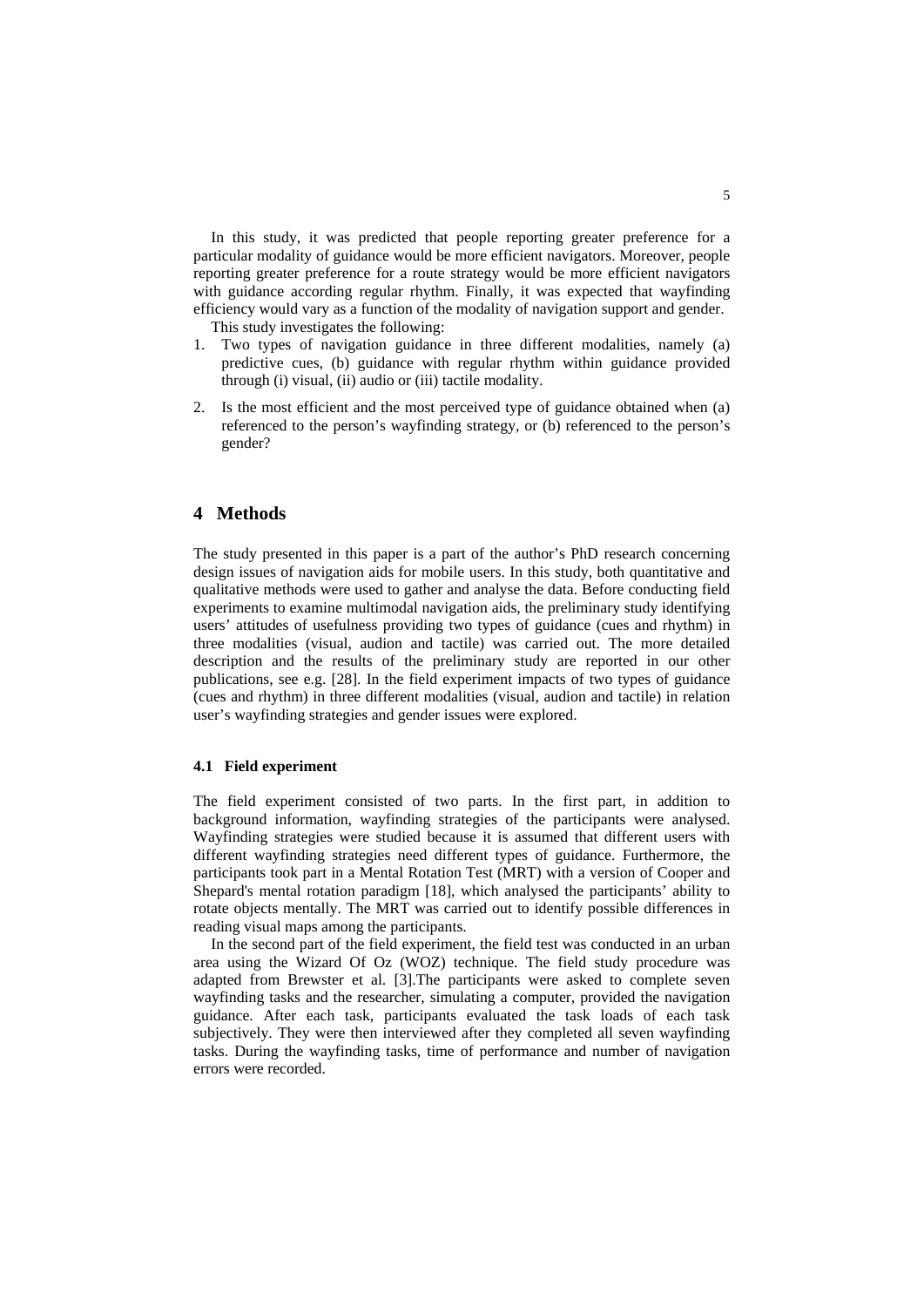The visual modality was conducted with three types of paper maps without textual information: an overview map, maps describing part of the route and given to the participant either before the forthcoming need to turn left/right or as part of their regular rhythm. The guidance in the audio modality was given by the researcher either before the forthcoming need to turn left/right or according to the regular rhythm ("turn left/turn right/go straight forward"). The tactile guidance was given by shoulder tapping either before the forthcoming need to turn left/right or according to the regular rhythm by tapping on the right/left shoulder and between the shoulders.

The second part of the experiment consisted of seven wayfinding tasks (see Table 1). The routes and modalities were counterbalanced. The order of the wayfinding tasks was organised according to the principles of the Latin Square in order to exclude learning effects (see Table 1).

|                                       | Route 1                                  | $\mathcal{L}$<br>Route | 3<br>Route | Route 4 | 5<br>Route | $\circ$<br>Route | Route 7                                    |
|---------------------------------------|------------------------------------------|------------------------|------------|---------|------------|------------------|--------------------------------------------|
| Visual modality: an overview map      | $\mathbf{1}$<br>$\overline{\phantom{a}}$ | 2,                     | 3,         | 4,      | 5,         | 6,               | $\tau$<br>$\overline{\phantom{a}}$         |
|                                       | 8,                                       | 9,                     | 10         | 11,     | 12.        | 13,              | 14,                                        |
|                                       | 15                                       | 16                     | 17         | 18      | 19         | 20               | 21                                         |
| Visual modality: maps with cues       | $\overline{4}$<br>$\cdot$                | 7,                     | 5,         | $1$ ,   | 6,         | 2,               | $\overline{3}$<br>$\overline{\phantom{a}}$ |
|                                       | 11,                                      | 14,                    | 12.        | 8,      | 13.        | 9,               | 10                                         |
|                                       | 18                                       | 21                     | 19         | 15      | 20         | 16               | 17                                         |
| Visual modality: maps with rhythm     | 5<br>$\ddot{\phantom{1}}$                | 6,                     | $7$ ,      | 2,      | $3$ ,      | $4$ ,            | $\mathbf{1}$<br>$\ddot{\phantom{0}}$       |
|                                       | 12,                                      | 13,                    | 14,        | 9,      | 10         | 11,              | 8,                                         |
|                                       | 19                                       | 20                     | 21         | 16      | 17         | 18               | 15                                         |
| Audion modality: voice with cues      | $\overline{c}$<br>$\ddot{\phantom{0}}$   | $3$ .                  | 6,         | $7\;$ , | $4$ ,      | $1$ ,            | 5<br>$\overline{\phantom{a}}$              |
|                                       | 9,                                       | 10                     | 13.        | 14,     | 11,        | 8.               | 12,                                        |
|                                       | 16                                       | 17                     | 20         | 21      | 18         | 15               | 19                                         |
| Audion modality: voice with rhythm    | $\tau$<br>$\cdot$                        | 4,                     | 1,         | 5,      | $2$ ,      | 3,               | 6<br>$\overline{ }$                        |
|                                       | 14,                                      | 11,                    | 8,         | 12.     | 9,         | 10               | 13,                                        |
|                                       | 21                                       | 18                     | 15         | 19      | 16         | 17               | 20                                         |
| Tactile modality: taction with cues   | 6<br>$\overline{\phantom{a}}$            | 1,                     | 2,         | $3$ ,   | 7,         | 5,               | $\overline{4}$<br>ä,                       |
|                                       | 13,                                      | 8,                     | 9,         | 10      | 14,        | 12,              | 11,                                        |
|                                       | 20                                       | 15                     | 16         | 17      | 21         | 19               | 18                                         |
| Tactile modality: taction with rhythm | 3<br>$\overline{\phantom{a}}$            | 5,                     | $4$ ,      | 6,      | 1,         | $7\,$ ,          | $\overline{c}$                             |
|                                       | 10                                       | 12,                    | 11,        | 13.     | 8,         | 14,              | 9,                                         |
|                                       | 17                                       | 19                     | 18         | 20      | 15         | 21               | 16                                         |

**Table 1.** The order of modalities in relation to routes and ordinal number of an experiment

Each route was approximately 480 metres with four to five turns. The names of the streets were removed from the paper maps to simulate the unfamiliarity of the environment. The actual task given to the participants was to "find your way as fast as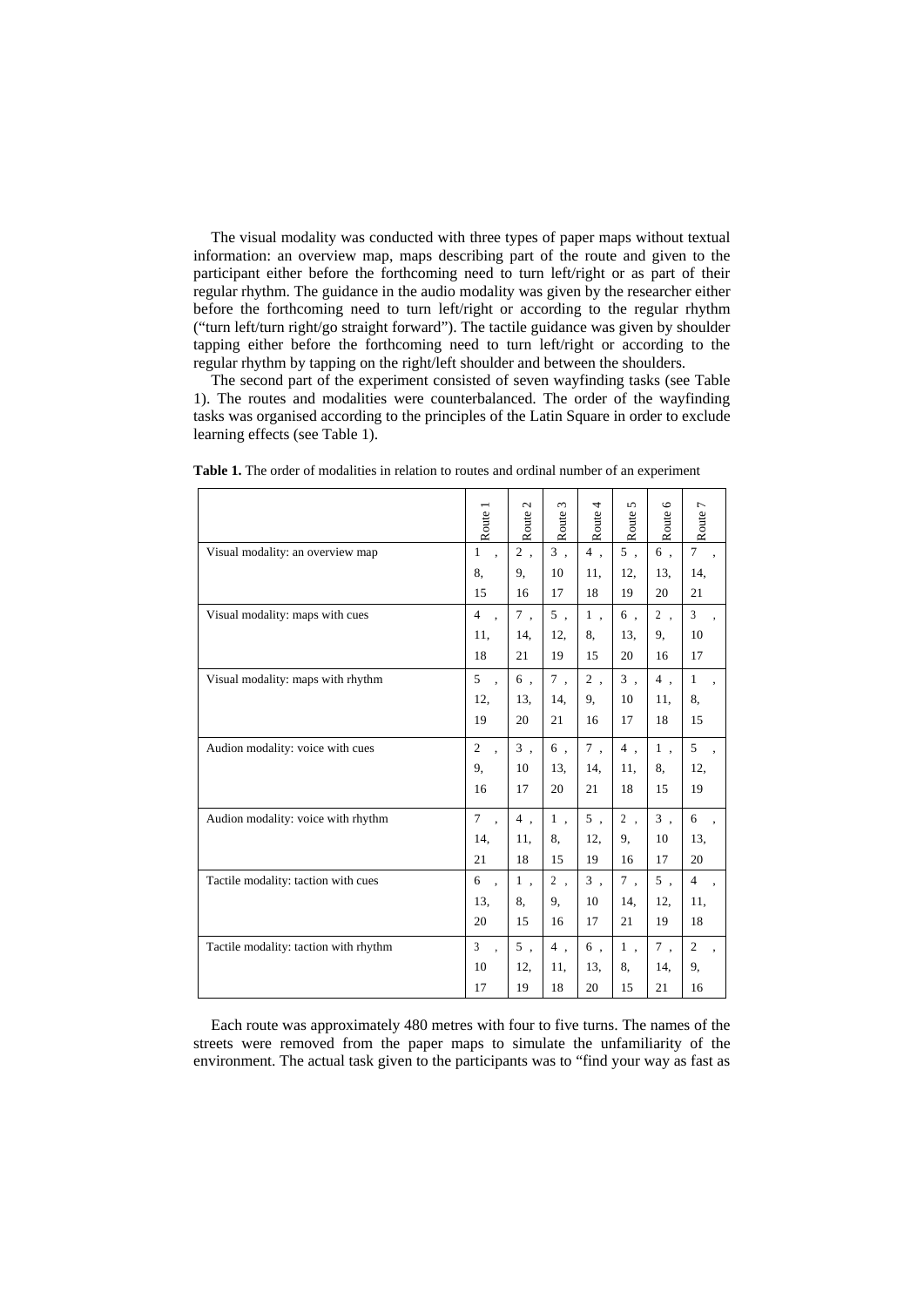you can by walking at your normal speed". Navigation guidance was given in the form of a paper map (visual modality), with the voice (audio modality), or with haptic output (tactile modality). Furthermore, for each modality, the wayfinding instructions were given either as predicting cues or according to a regular rhythm.

While the participants were conducting the seven wayfinding tasks by walking, they were asked two questions. Examples of the questions were "What time is it?", "Did you notice any mailboxes on the streets?", "What kind of colours were those flowers on the left side of the street?" or "How many cars are parked in that parking area?" The aim of these interrupting questions was to simulate the context that pedestrians have when navigation is not their primary task while they are moving. Interruption management and modality selection are argued to be two key issues in mobile contexts [24]. Furthermore, the cognitive resources of mobile users are in the real contexts reserved for multiple actions simultaneously: monitoring, selecting and reacting to the context and events [20]. After each wayfinding task, the participants filled out the seven-point Nasa Task Load Index [19] to evaluate the subjective task load of each task (mental, physical and temporal demand).

After completing the tasks, participants were interviewed. Participants were asked to rank the most useful and the least useful modality for navigation support. They were then asked if they recognised any differences between the navigation support within one modality to find out if they separated predictive cues and rhythm from each other, and if they did, which one was better. Finally, they were each asked for ideas about how the multimodal navigation tool might be improved in order to be more useful.

#### **4.1.1 Data analysis**

Walking times were converted to walking speed in metres per minute. The ratio of navigation performance was calculated for each participant for each mode of guidance. These ratios were used as relative indicators of performance improvement for each participant. Standard t-tests and a one-way ANOVA were performed in order to determine the significance of navigation performance for each mode of guidance. The participants' subjective evaluations of task load were used to present the most demanding and least demanding modes of guidance. Standard t-tests and a one-way analysis of variance (ANOVA) were performed in order to find possible differences.

### **4.1.2 Participants**

There were 21 volunteer participants (14 female, 7 male) in the experiment. Of the participants, 37% were aged 18–25 years, 32% were aged 26–35 years, 21% were aged 36–45 years, and the rest of the participants (10%) were over 46 years. Most of the participants were non-IT professionals, 40% were students and 15% were researchers. The occupations of the rest of the participants (40%) were other than those specified. The participants were recruited by email and rewarded for their time for 15 euros.

The participants of the field experiment were not the same participants that we had in our preliminary study. Furthermore, based on the results of our preliminary study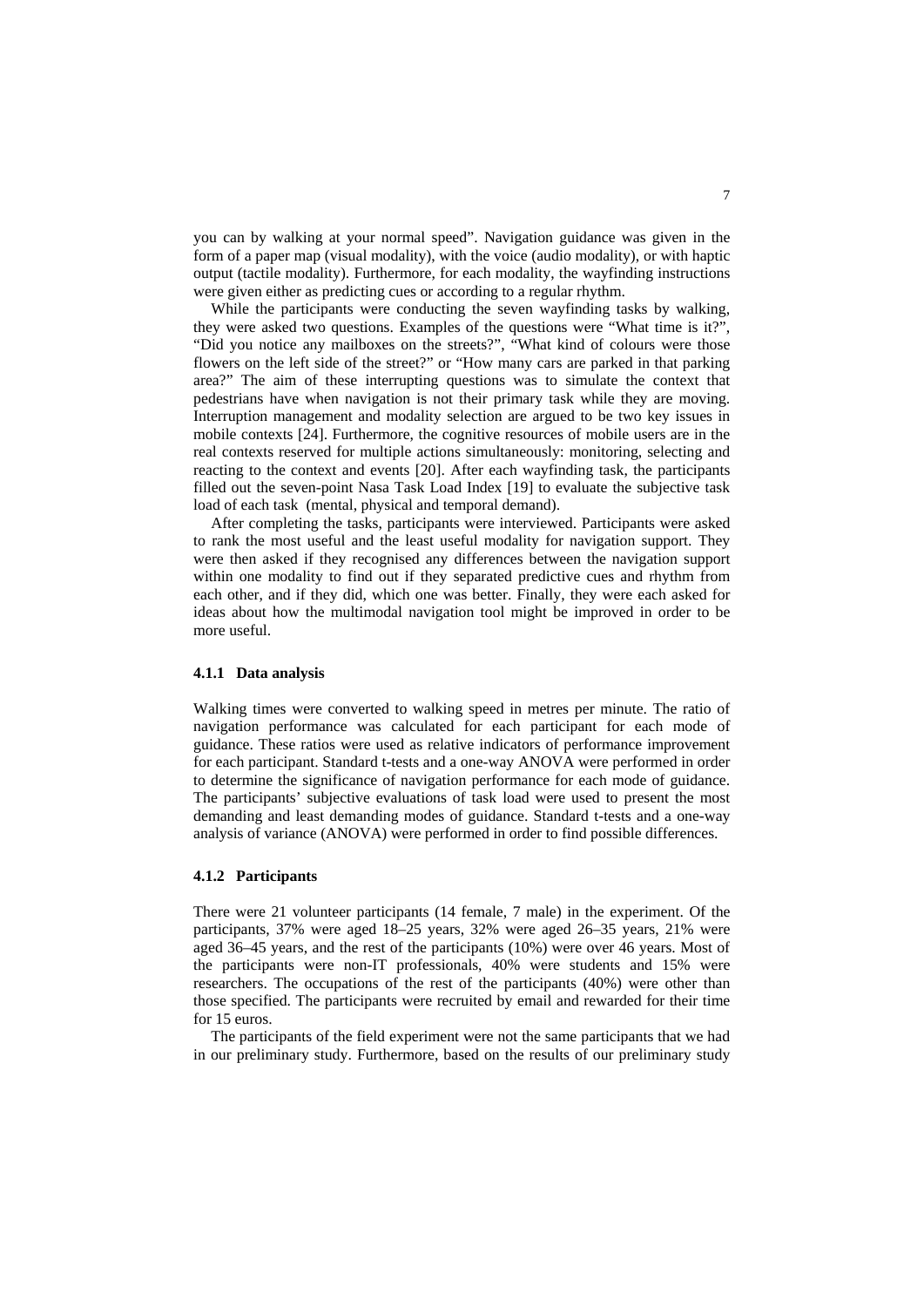[28], we selected participants who were unfamiliar with the environment for our field experiment.

#### **4.1.3 Research design**

The study involved a mixed factorial that included a between-subject comparison of individual differences in type of wayfinding strategies (orientation strategy, route strategy) and navigation performance in addition to the within-subject comparison type of navigation support (predictive cues, support with regular rhythm).

### **5 Results**

Our previous results indicate that in general, there are no significant differences between usefulness of providing cues or rhythm as a navigation aids in different modalities whereas when the environment is familiar for users, navigation aids provided with regular rhythm is not preferred as useful navigation aids .Thus, familiarity of the environment seem to be a key factor for users when evaluating usefulness of navigation aids. [28] This finding is consistent with earlier studies exploring spatial familiarity [8].

The results of the field experiment are presented according to the relative walking speed, i.e., objective data, and according to the results of experienced workload measured with the NASA Task Load Index [19], i.e., subjective data. Due to the small number of participants (n=21), results based on formal statistical analysis are limited. However, they provide indications and potential trends for multimodal design.

The total number of navigation errors was 21, and 11 of the participants made these errors. All the errors occurred when participants choose the direction, and 84% of the errors were made with the paper maps. The most common error was confusing north and south. The remaining 16% of the errors were made with the audio modality with cues, when the participants mixed up the left and right turns. The results of Mental Rotation Test indicated no significance differences between the participants.

#### **5.1. Rhythms versus cues**

After each navigation task, the participants filled out a seven-point scale NASA Task Load Index [19]. The load index was ranked for each participant to find out the tasks that participants found most stressful and having least stressful (see Table 3). According to these data, navigating with a paper-based map was the most difficult from which to find their way.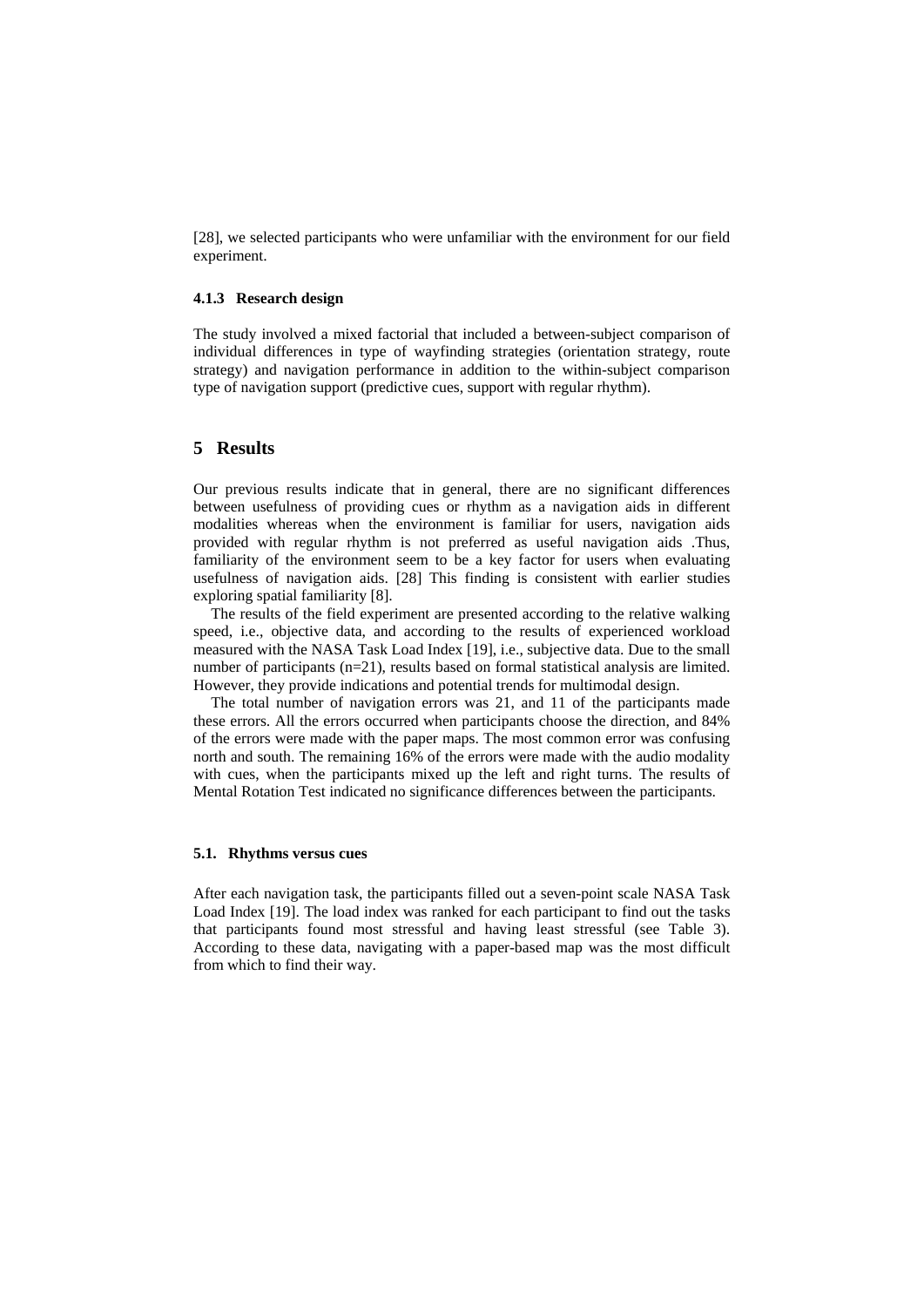#### **5.1.1 Objective data**

The average walking speeds were calculated on each route and the fastest and slowest performances (modality with predicting cues or guidance with regular rhythm) were ranked for each participant. Table 2 summarises the fastest and slowest performances. Based on analysed data, it can be argued that designing cues or rhythms in the visual modality does not improve the performance of users in wayfinding tasks. However, guidance using the audio modality with the regular rhythm seemed to be slightly better (over 21%) than having audio with predicting cues (less than 16%). Meanwhile, the tactile guidance predicting cues led to better performance (over 21%) than providing guidance with a regular rhythm (see Table 2).

One-way ANOVA statistical analysis was performed and the results indicate no statistical significance between the relative walking speed and guidance mode. However, a statistically significant effect was found between gender and relative walking speed with guidance from visual rhythm, and between gender and relative walking speed with tactile guidance from rhythm ( $p < 0.05$ ).

|                                                | Fastest<br>performance (%) | Slowest<br>performance (%) |
|------------------------------------------------|----------------------------|----------------------------|
| Visual modality with an overview map           | 15.8                       | 21.1                       |
| Visual modality with predictive cues           | 0                          | 36.8                       |
| Visual modality with regular rhythm            | 5.2                        | 26.3                       |
| Audio modality with predictive cues            | 15.8                       | 5.2                        |
| Audio modality guidance with regular rhythm    | 21.1                       | 5.2                        |
| Tactile modality guidance with predictive cues | 21.1                       | $\Omega$                   |
| Tactile modality guidance with regular rhythm  | 15.8                       | 5.2                        |
| Total                                          | 100                        | 100                        |

**Table 2.** Relationships between relative walking speed and types of guidance

To summarise, the results between guidance modes indicate certain trends. The main trend appears to be that the best performance was achieved by tactile guidance with predicting cues, and the worst performance was by visual guidance with predicting cues. Statistically significant results were found between gender and walking speed with guidance either from visual or tactile rhythm.

### **5.1.2 Subjective data**

One of the key results is that when participants were asked after completing the seven wayfinding tasks if they noticed differences between the instructions they were given in the different modalities, of the participants 60% did not remember any differences between being given predictive cues or instructions with a regular rhythm. When evaluating task load in three different modalities with two types of guidance (cues/rhythm), tactile modality with predictive cues was experienced the least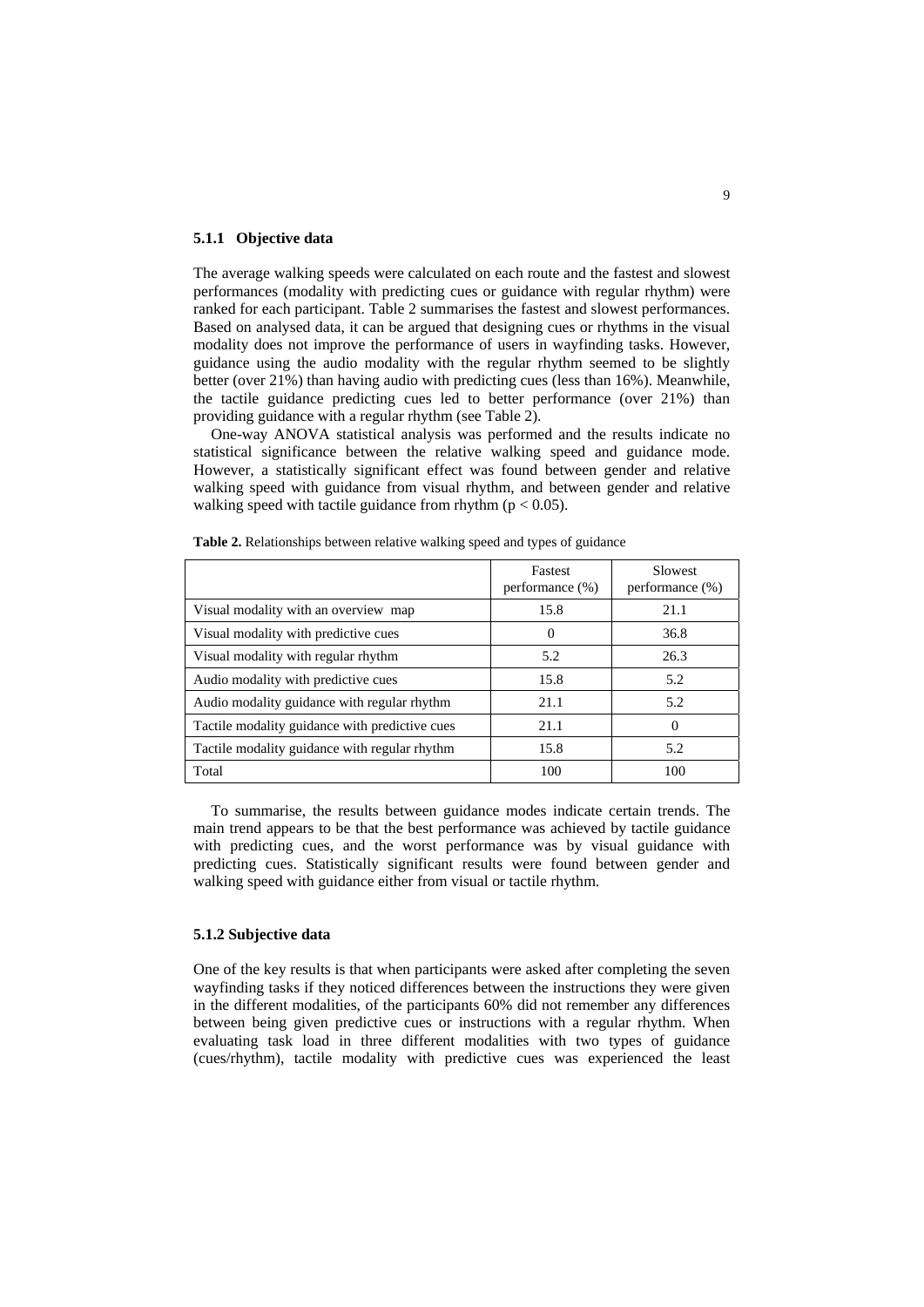stressful and an overview map the most stressful type of navigation guidance (see Table 3). Furthermore, a statistically significant difference ( $p < 0.05$ ) between gender and experiencing task load in audio with rhythm was found.

|                                       | Least stressful $(\%)$ | Most stressful $(\%)$ |
|---------------------------------------|------------------------|-----------------------|
| Visual modality with an overview map  | $\overline{c}$         | 28                    |
| Visual modality with predictive cues  | 21                     | 15                    |
| Visual modality with regular rhythm   | 3                      | 20                    |
| Audio modality with predictive cues   | 8                      | 20                    |
| Audio modality with regular rhythm    | 20                     | 15                    |
| Tactile modality with predictive cues | 32                     | 0                     |
| Tactile modality with regular rhythm  | 15                     | 3                     |
| Total                                 | 100                    | 100                   |

**Table 3.** Subjective estimation of the workload using the NASA Task Load Index

There were no statistically significant differences in experienced task load between different modalities, but between gender and experienced task load there were statistically significant difference in audion modality with regular rhythm.

### **5.2 Impacts of wayfinding strategies**

In relation to our second research question, we analyze the data according the participant's wayfinding strategies. According to the participants, the least stressful guidance was the tactile modality with predictive cues regardless of the participant's wayfinding strategy (see Table 4).

|                                                     | Fastest performance                                   | Slowest<br>performance           | Least stressful                        | Most stressful                              |
|-----------------------------------------------------|-------------------------------------------------------|----------------------------------|----------------------------------------|---------------------------------------------|
| Participants<br>emphasising<br>orientation strategy | Audio or tactile<br>modality with cues<br>60%         | Visual modality<br>with cues 40% | Tactile<br>modality with<br>cues $40%$ | Visual modality<br>(an overview<br>map) 45% |
| Participants<br>emphasising route<br>strategy       | Visual, audio or<br>tactile modality<br>rhythm<br>54% | Visual modality<br>with cues 45% | Tactile<br>modality with<br>cues $31%$ | Vision modality<br>an overview<br>map) 34%  |

**Table 4.** Relationships between wayfinding strategy and types of guidance

There was a statistically significant ( $p < 0.05$ ) difference between how participants who emphasised orientation strategy evaluated task load with guidance from tactile cues. In addition, there was a statistically significant ( $p < 0.05$ ) difference between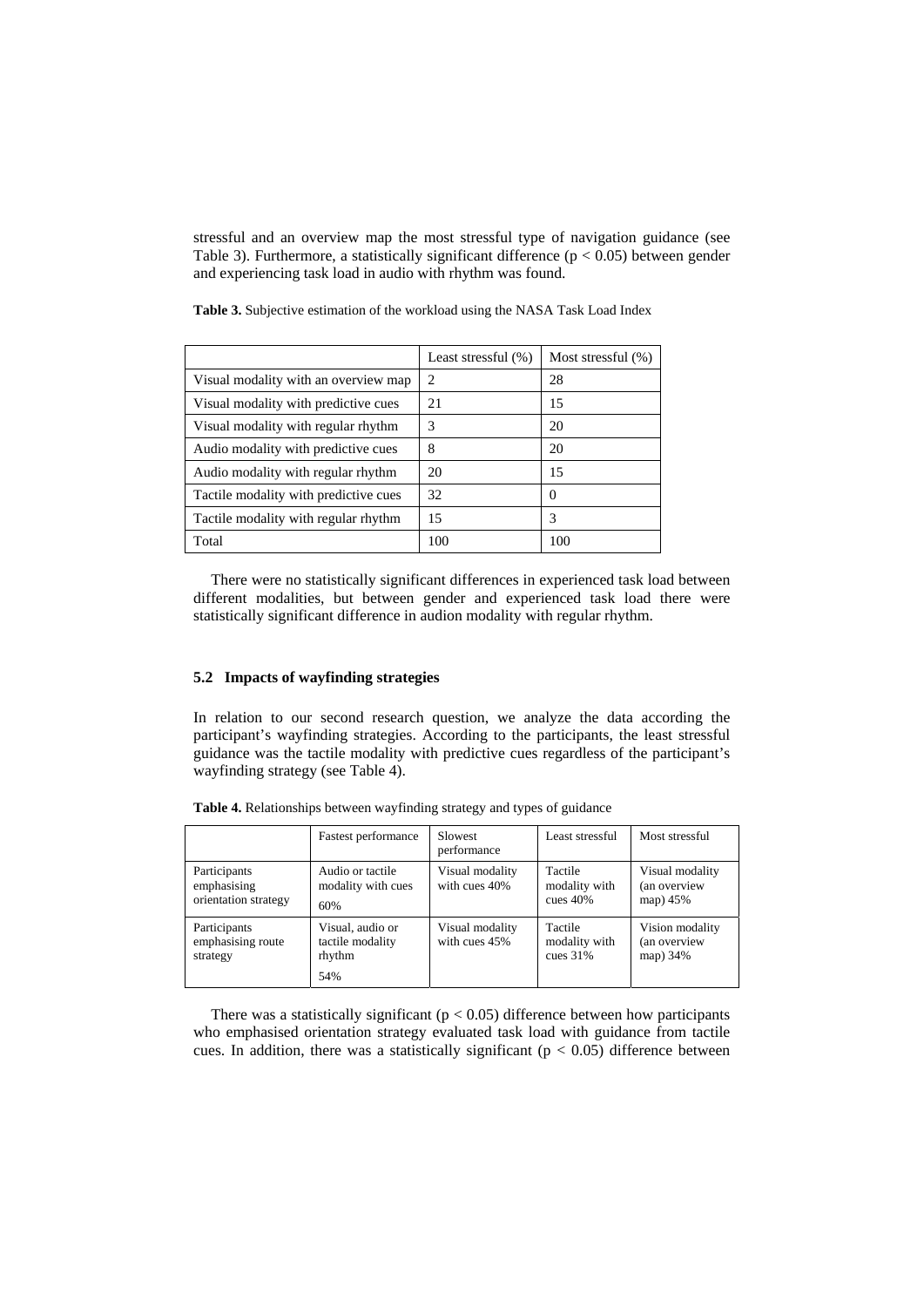how participants who emphasised route strategy evaluated task load with guidance from tactile cues.

# **6 Discussion**

Our results introduce promising design implications for the development of multimodal navigation aids to support the wayfinding of mobile users. Multidisciplinary approaches, such as design practices from urban planners, have potential when mobile human-computer interaction is investigated. In this study, the possible benefits of predictive cues or rhythm in three different modalities of navigation guidance were examined.

It is stated here that a number of important lessons from the study described in this paper can be drawn:

- 1. Designing cues or rhythm can be beneficial particularly when mobile users interact with tactile or audion modality. There was no clear evidence that visual cues or visual guidance with regular rhythm would be useful.
- 2. There is a difference between male and female navigators in relation to relative walking speed and having visual or tactile guidance with regular rhythm.
- 3. There is a difference between male and female navigators how participants experience the workload in audion modality with rhythm.
- 4. Wayfinding strategy has an impact on how human experience the workload of tactile guidance with cues

Our findings concerning the navigation performance and gender issues are consistent with earlier findings in navigation HCI studies, see e.g., [10], [15], [16]. However, only a few if any previous studies in the field of mobile HCI have explored the impacts of wayfinding strategies and gender issues in relation to navigation performance. Thus, besides the design practices resulting from this study and presented above, it must be noted that evaluation method that was conducted in this study has its own potential. When evaluating wayfinding tasks, the NASA Task Load Index is one suitable indicator for understanding and measuring the subjective workload, but particularly when the focus of research is on human wayfinding, wayfinding strategies should be explored.

# **7 Conclusion**

This paper reported on design issues to investigate navigation performance in mobile multimodal navigation aids. The results show a good potential with designing cues and rhythm in tactile and audio guidance. In particular, the results also show that with visual modality, cues and rhythm were less beneficial than with audion or tactile modality

In the field of traffic planning, the concept of fluent traffic is useful to acknowledge when we are exploring and designing human computer interaction within mobile navigation services. *Fluent navigation* in the context of human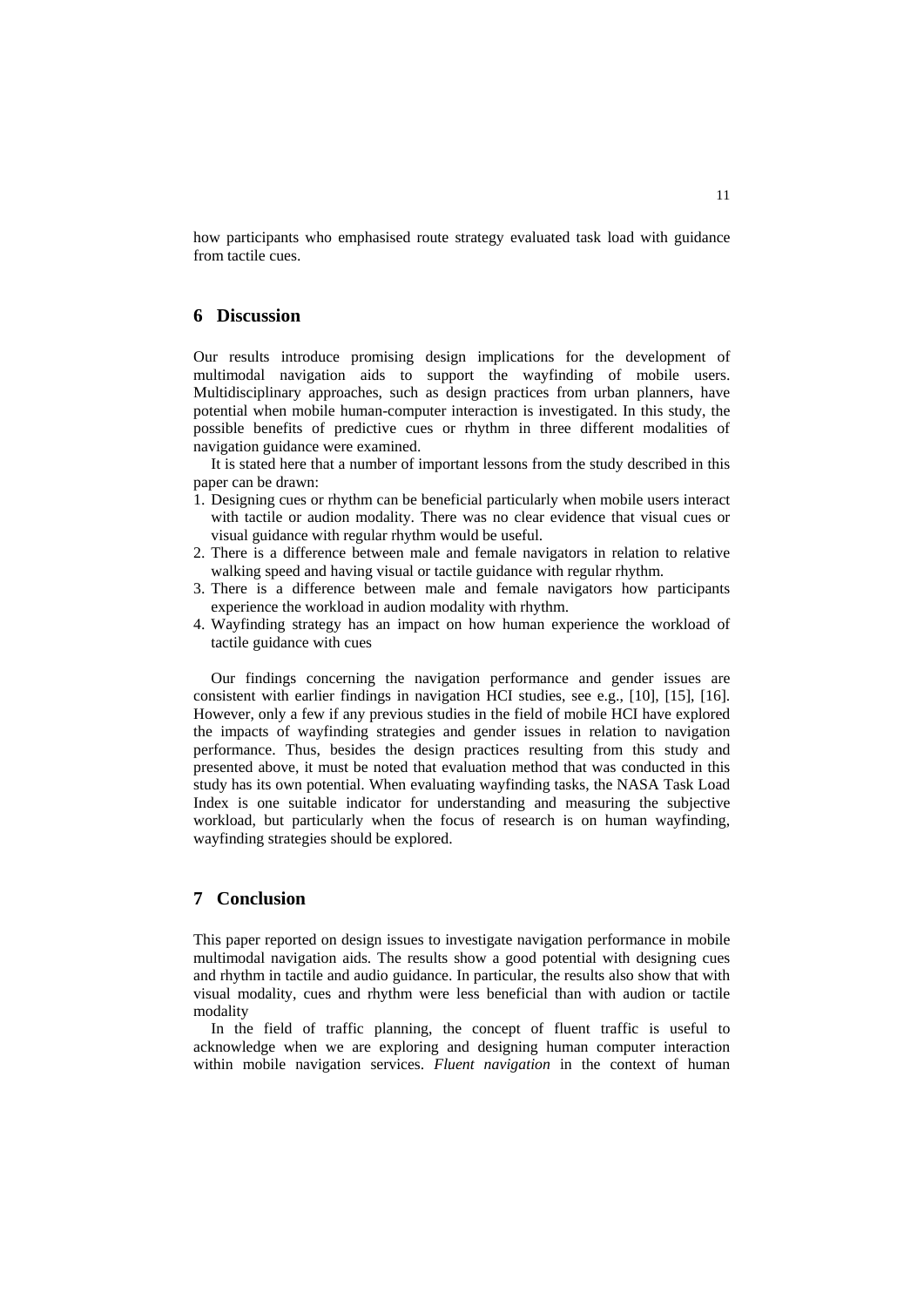computer interaction and particularly in the context of this study can be defined as easy and as smooth navigation performance as possible including relative fast walking speed with only a few navigation errors. It is also including user's subjective experience of navigation performance with minimum workload.

When providing different modalities for pedestrians to receive wayfinding instructions in urban areas, providing both predicting cues and giving instructions according to a regular rhythm should be alternatives for users to choose from. According to our results, users do not differentiate between these instructions in every case, but there are still differences when measuring the walking speed or experienced work load.

A couple of potential directions for potential future research are emerging. The first concerns studying navigation with pedestrians in more detail using some other urban planning design practice than episodes of motion to support mobile users in wayfinding. The second direction of future research could focus upon investigating how to better support different wayfinding strategies in unfamiliar environments.

In conclusion, the results show that when designing cues and rhythm into mobile navigation systems, we can support wayfinding task when pedestrians are interacting with audion or tactile modality. Furthermore, when exploring wayfinding with mobile users in general, the possible impacts of wayfinding strategies should be explored.

**Acknowledgments** The author would like to acknowledge professors Kaisa Väänänen-Vainio-Mattila and Sari Kujala at the Tampere University of Technology, the partners of TOPI project at the University of Tampere, Dr Matt Jones and researcher Satu Jumisko-Pyykkö for their contributions.

# **References**

- 1. Baus J., Krüger, A. and Wahlster, W. A resource-adaptive mobile navigation system. IUI 2002: *Proc. of the 7th International Conference on Intelligent User Interfaces*.
- 2. Baus, J., Wasinger, R., Aslan, I., Krüger, A., Maier, A. and Schwartz, T. Auditory perceptible landmarks in mobile navigation. *Proc. of the 12th International Conference on Intelligent User Interfaces*, IUI 2007.
- 3. Brewster, S., Chohan, F., and Brown, L. 2007. Tactile feedback for mobile interactions. In *Proceedings of the SIGCHI Conference on Human Factors in Computing Systems* (San Jose, California, USA, April 28 - May 03, 2007). CHI '07. ACM, New York, NY, 159-162.
- 4. Brewster, S., Lumsden, J., Bell, M., Hall, M. and Tasker, S. Multimodal 'eyesfree' interaction techniques for wearable devices. *Proc. of the SIGCHI Conference on Human Factors in Computing Systems*, 2003, 473–480.
- 5. Butz, A., Baus, J., Krüger, A., and Lohse, M. 2001. A hybrid indoor navigation system. In *Proceedings of the 6th international Conference on intelligent User interfaces* (Santa Fe, New Mexico, United States, January 14 - 17, 2001). IUI '01. ACM, New York, NY, 25-32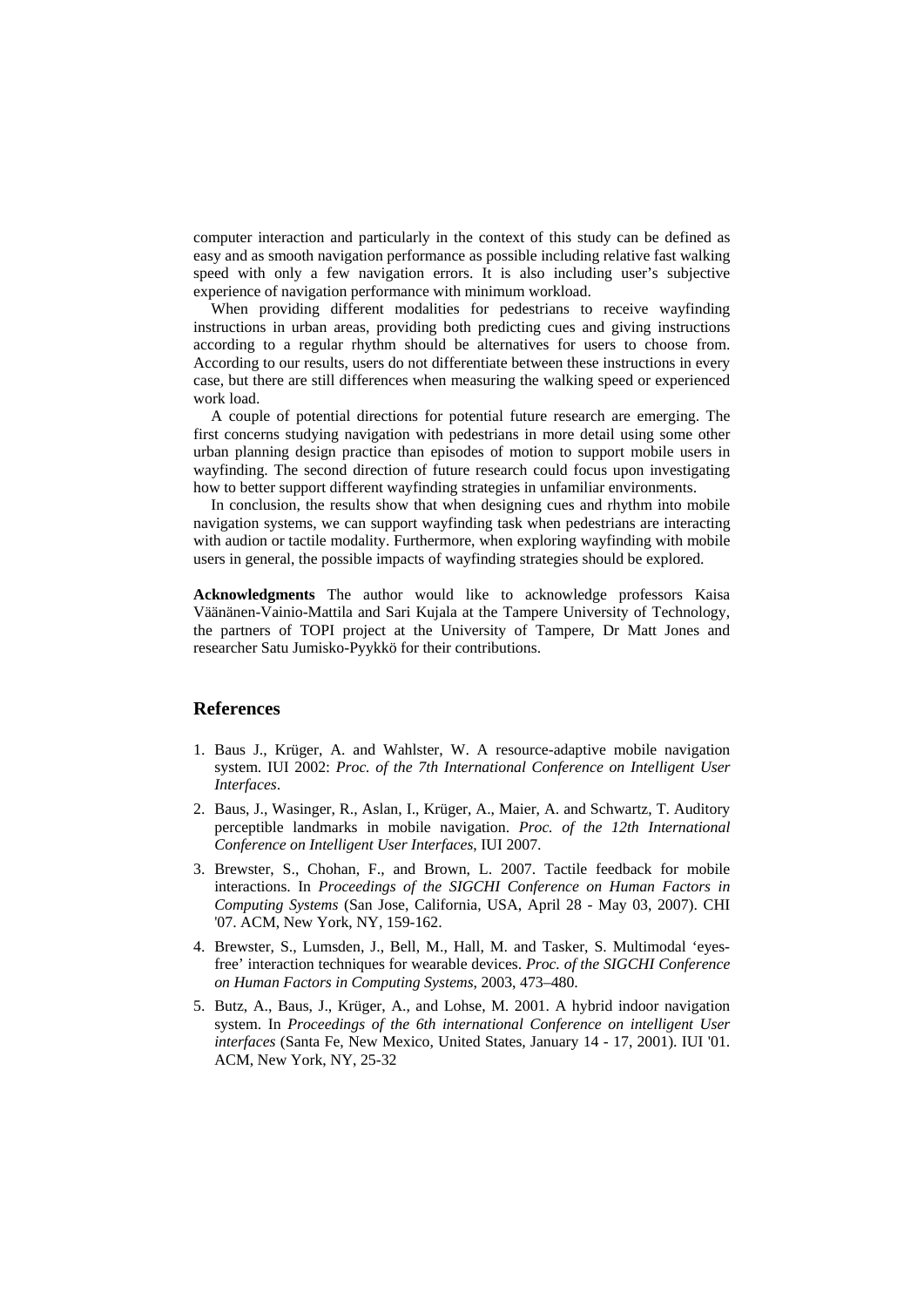- 6. Charitos, D. (1997). Designing Space in Virtual Environments for Aiding Wayfinding Behaviour. Proceedings of the 4th UK Virtual Reality Special Interest Group Conference. Brunel University, Brunel University Printing Services
- 7. Cohen, P., McGee, D., and Clow, J. 2000. The efficiency of multimodal interaction for a map-based task. In *Proceedings of the Sixth Conference on Applied Natural Language Processing* (Seattle, Washington, April 29 - May 04, 2000). Applied Natural Language Conferences. Morgan Kaufmann Publishers, San Francisco, CA, 331-338
- 8. Gale, N., Golledge, R., G., Halperin, W., C., Couclelis, H., Niehaus, R.D., Exploring Spatial Familiarity. The Professional Geographer, Volume 42 Issue 3, 299 - 313
- 9. Ghiani, G., Leporini, B. and Paternò, F. Vibrotactile feedback as an orientation aid for blind users of mobile guides. *Proc. of the 10th International Conference on Human-Computer interaction with Mobile Devices and Services*, 2008, 431–434.
- 10.Golledge, R., D. (ed.) *Wayfinding Behavior: Cognitive Mapping and Other Spatial Processes* . Baltimore, MD: John Hopkins Press.
- 11.Heuten, W., Wichmann, D. and Boll, S. Interactive 3D sonification for the exploration of city maps. *Proc. of the 4th Nordic Conference on Human-Computer interaction: Changing Roles*, 2006, 155–164
- 12.Hoggan, E. and Brewster, S. Designing audio and tactile crossmodal icons for mobile devices. *Proc. of the 9th International Conference on Multimodal Interfaces,* 2007, 162–169
- 13.Holland, S., Morse, D. and Gedenryd, H. AudioGPS: Spatial Audio Navigation with a Minimal Attention Interface. *Personal Ubiquitous Comput.* 6, 4 (Jan. 2002), 253–259.
- 14.Jöst, M., Häußler, J., Merdes, M. and Malaka, R. Multimodal interaction for pedestrians: an evaluation study. *Proceedings of the 10th International Conference on Intelligent User Interfaces*, 2005.
- 15.Lawton, C. Gender differences in wayfinding strategies: relationship to spatial ability and spatial anxiety. *Journal of Sex Roles*, 30, 11–12 (June 1994), 765–779.
- 16.Lawton, C. A. and Kallai, J. Gender differences in wayfinding strategies and anxiety about wayfinding: a cross-cultural comparison. *Sex Roles*, 47, 389–401.
- 17.Lynch, K. (1960). *Image of the City*. Cambridge: The Technology Press & Harvard University Press.
- 18.Mental Rotation Experiment Software (MENTROT). Available at http://artsci.wustl.edu/~rabrams/psychlab/mentrot.htm
- 19.NASA Task Load Index (TLX). At http://www.cc.gatech.edu/classes/AY2005/cs7470\_fall/papers/TLXScale.pdf
- 20.Oulasvirta, A., Tamminen, S., Roto, V., and Kuorelahti, J. 2005. Interaction in 4 second bursts: the fragmented nature of attentional resources in mobile HCI. In *Proceedings of the SIGCHI Conference on Human Factors in Computing Systems*